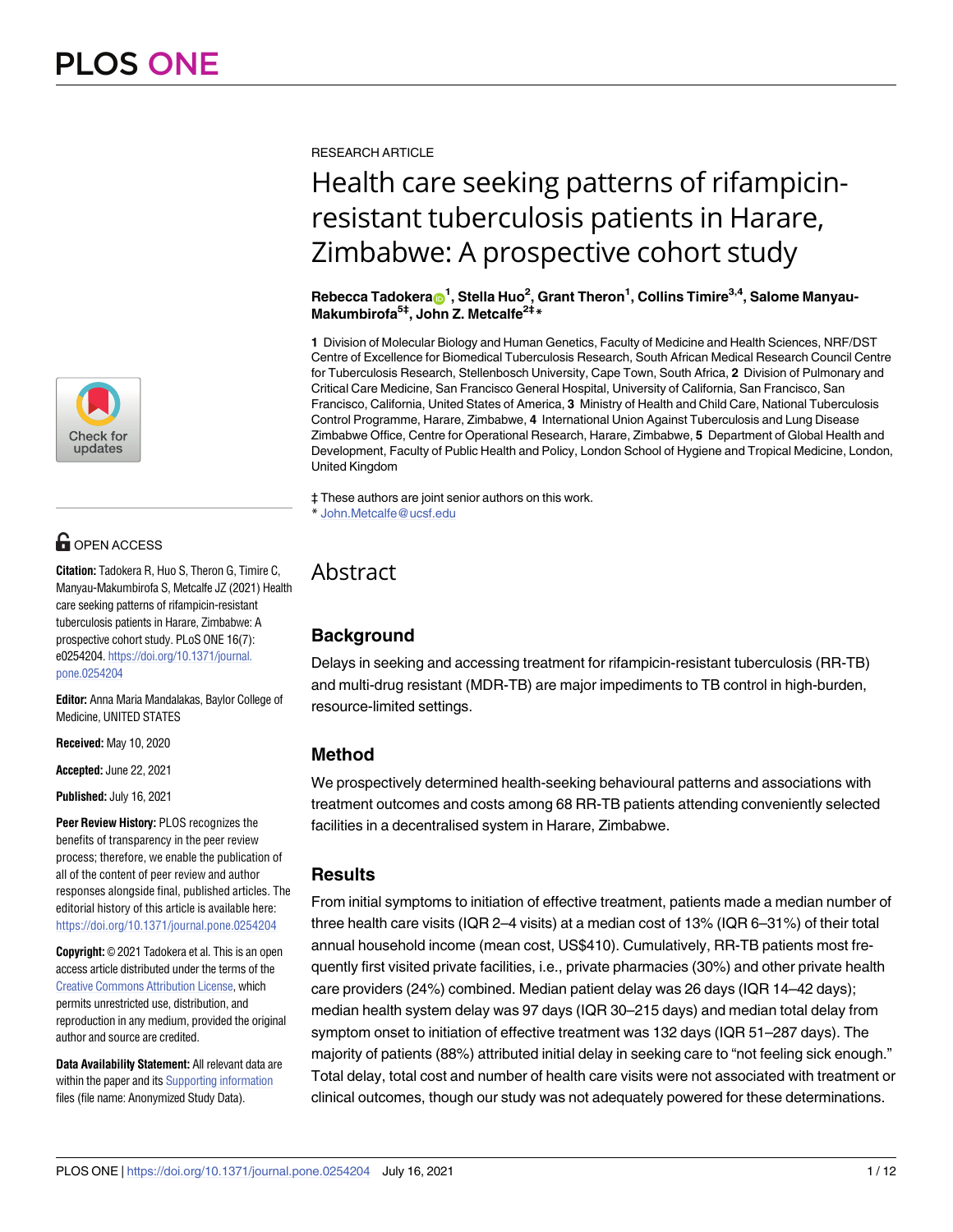<span id="page-1-0"></span>**Funding:** This work was supported in part by the National Institutes of Health (K23 AI094251 to J.Z. M.), the Robert Wood Johnson Foundation (Amos Medical Faculty Development Program Award to J. Z.M.). RT and CT were supported by the Fogarty International Center of the National Institutes of Health under Award Number D43 TW009539. The funders had no role in study design, data collection and analysis, decision to publish, or preparation of the manuscript. The work is solely the responsibility of the authors and does not necessarily represent the official views of the National Institutes of Health.

**Competing interests:** The authors have declared that no competing interests exist.

#### **Conclusions**

Despite the public availability of rapid molecular TB tests, patients experienced significant delays and high costs in accessing RR-TB treatment. Active case finding, integration of private health care providers and enhanced service delivery may reduce treatment delay and TB associated costs.

## **Introduction**

Multi-drug resistant (MDR) tuberculosis (TB) remains a public health crisis and health security threat [\[1\]](#page-9-0). The social and economic burden associated with TB and MDR-TB treatment [\[2](#page-9-0)], compounded by the HIV epidemic, places a disproportionate burden of disease on Sub-Saharan African countries  $[3, 4]$  $[3, 4]$  $[3, 4]$  $[3, 4]$ . TB diagnosis, treatment, and prevention are strongly associated with socio-economic and behavioural factors [\[5](#page-9-0)[–7](#page-10-0)]. Operational challenges related to weak, poorly resourced health systems are a barrier to TB prevention and control activities. For MDR-TB, timing delays can significantly determine treatment outcomes and are likely to increase the infectiousness and disease transmission in a community [\[4\]](#page-9-0). The resultant delays to diagnosis and effective treatment related to health system weaknesses are further informed by patient choices and behaviour [[8](#page-10-0)]. Ultimately, such delays increase community transmission and may worsen treatment outcomes [\[9](#page-10-0)].

Despite the availability of free TB treatment in the public sector and the goal of universal health coverage (UHC) [\[10\]](#page-10-0), the economic consequences for families affected by TB are often severe [\[11\]](#page-10-0). These include direct medical costs, direct non-medical costs and income loss (resulting from indirect or opportunity costs) [\[12\]](#page-10-0). The World Health Organization (WHO) defines TB-associated health care expenditures above a certain proportion (typically 20%) of available annual income as "catastrophic", though the specific threshold is expected to vary by setting and circumstances [[13](#page-10-0), [14](#page-10-0)]. Resulting impoverishment may be high in settings such as Zimbabwe, where 85% of the total workforce is employed within the informal sector [[15](#page-10-0)].

RR-TB has conventionally been used as a reliable proxy for MDR-TB, particularly in resource limited settings [[16](#page-10-0)]. We conducted a prospective cohort study to understand healthcare seeking behaviour, healthcare expenditures, and associations with treatment outcome (24-month survival) among RR-TB patients starting treatment in conveniently selected outpatient facilities in Harare, Zimbabwe.

# **Materials and methods**

#### **Study population**

RR-TB patients initially seeking health care within the Harare Metropolitan area between November 2011 and November 2012 were recruited from eight conveniently selected health facilities. Detailed enrolment and diagnosis criteria have previously been described [[17](#page-10-0)]. Briefly, persons who had a history of prior TB treatment or were suspected of having drugresistant pulmonary TB were recruited into a prospective cohort study. Presumptive drugresistant TB patients were identified as symptomatic patients presenting with a history of *>* = 1 month of prior TB treatment (relapse, treatment after loss to follow up or treatment failure), contact with a person with known or possible drug-resistant TB; or with a rifampicin-resistant result on Xpert MTB/RIF. RR-TB diagnosis was confirmed by molecular TB assay and/or phenotypic drug susceptibility testing. At the time our study was undertaken, a partially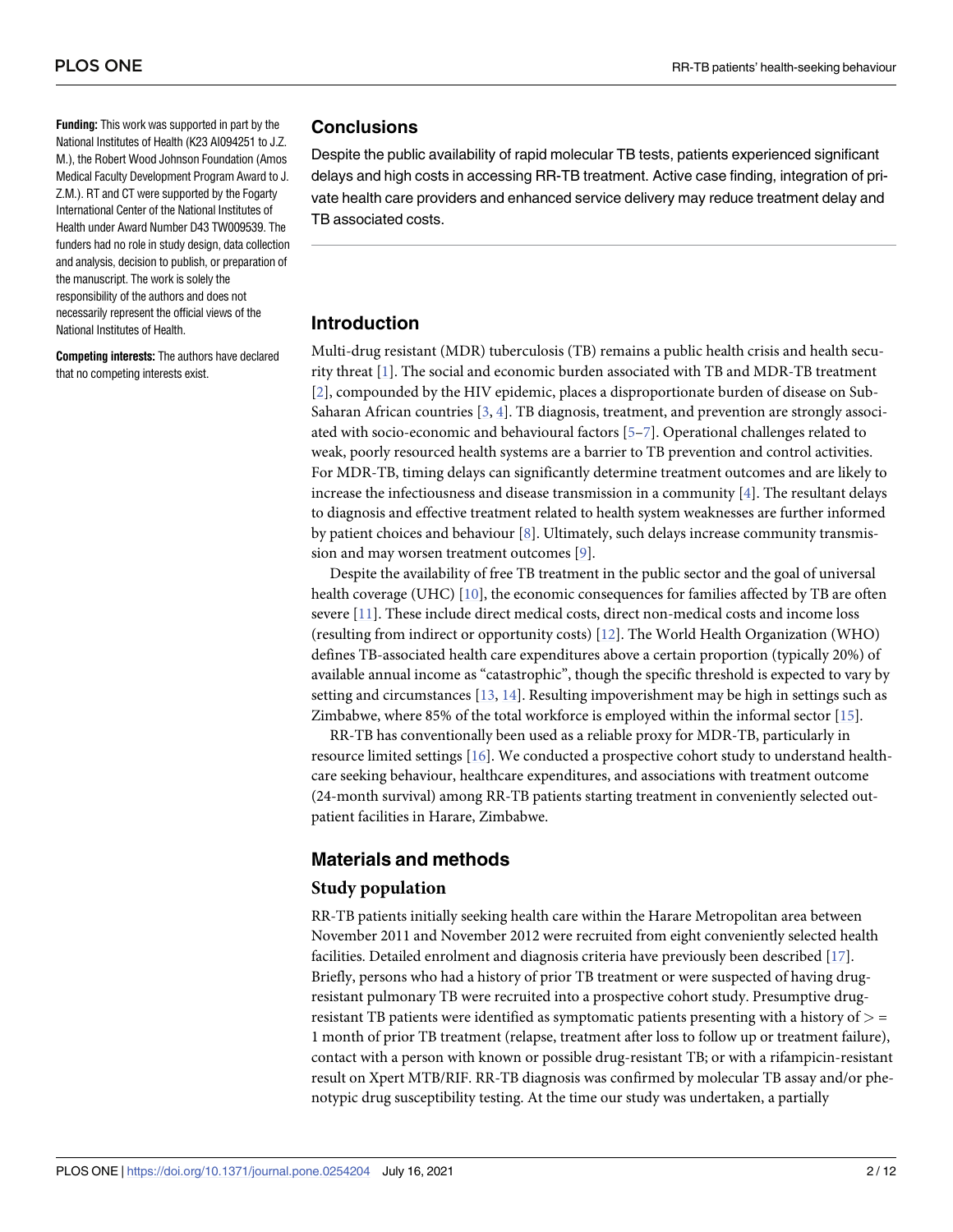<span id="page-2-0"></span>decentralized MDR-TB/RR-TB treatment system was in place in Harare. Patients could only be diagnosed and recommended for treatment via a central MDR-TB clinic (i.e., at Wilkins Hospital) based in Harare, but MDR-TB/RR-TB treatment could be dispensed through peripheral, local health clinics. We estimated that approximately 60% of the population base was likely included in our sample [[17](#page-10-0)].

#### **Data collection**

Data were collected using a mixed methods approach via an open-ended healthcare-seeking behaviour questionnaire designed to capture both quantitative and qualitative responses through in-depth patient interviews. The open-ended questionnaire allowed respondents to provide detailed responses on their health-seeking pathways and reasons for delay in seeking care. A trained research nurse administered the questionnaire. Quantitative data included basic socio-demographic information. Health-seeking behaviour included type of facilities or health care provider from which treatment was first sought; delays in seeking health care; reasons for delays; and direct and indirect costs incurred. Additional variables included whether patients had been referred from outside Harare, HIV and antiretroviral treatment status, TB treatment history and TB symptoms. Final clinical outcome was defined as 24-month patient survival, ascertained through review of medical records and contact with next-of-kin. Data were electronically captured in Research Electronic Data Capture tools (REDCap) [\[18\]](#page-10-0) hosted at the University of California, San Francisco.

#### **Definitions**

Patient delay was defined as the time from onset of disease-associated symptoms to first health care visit. Health system delay was defined as the time from first medical facility visit to initiation of effective RR-TB treatment. Total delay was defined as the sum of patient and health system delays and included both diagnostic delay and repeat visits before initiation of treatment. Direct costs were those directly associated with health care such as diagnostic tests, doctors' fees or medication costs. Indirect costs included travel, lodging or food expenses indirectly associated with health care seeking. Total costs were defined as the sum of direct and indirect costs incurred by a patient accessing care. A polyclinic was defined as a patient's local government clinic (usually the first point of contact in this setting). Informal employment was defined as engagement in an economic activity that is not taxed or formally registered. Final clinical outcome was defined as 24-month patient survival.

#### **Statistical analysis**

Statistical analysis was performed using Stata Version 13 (StataCorp, College Station, TX, USA) and R software (version 3.5.3). Descriptive statistics for numeric variables (such as age or income) were computed and are reported as median and interquartile range (IQR). Chisquare tests were used to compute associations between continuous and categorical variables. We used the Kruskal Wallis test to analyse the associations between health care facility first attended; delays (patient and total time delays) and cost (both first visit and total costs incurred) to patients. Mann Whitney tests were used to compute associations between delay and clinical outcomes. Results are reported as medians, IQRs or proportions.

Both simple and multiple linear regression analyses were used to assess the associations between delay and explanatory variables. Potential risk factors for delay and variables associated with delay in the bivariate analysis  $(P \le 0.2)$  were included in a final multiple linear regression model. A p-value of less than 0.05 was considered statistically significant. R software (version 3.5.3) was used to compute the visual pathways of care. Thematic analysis was used to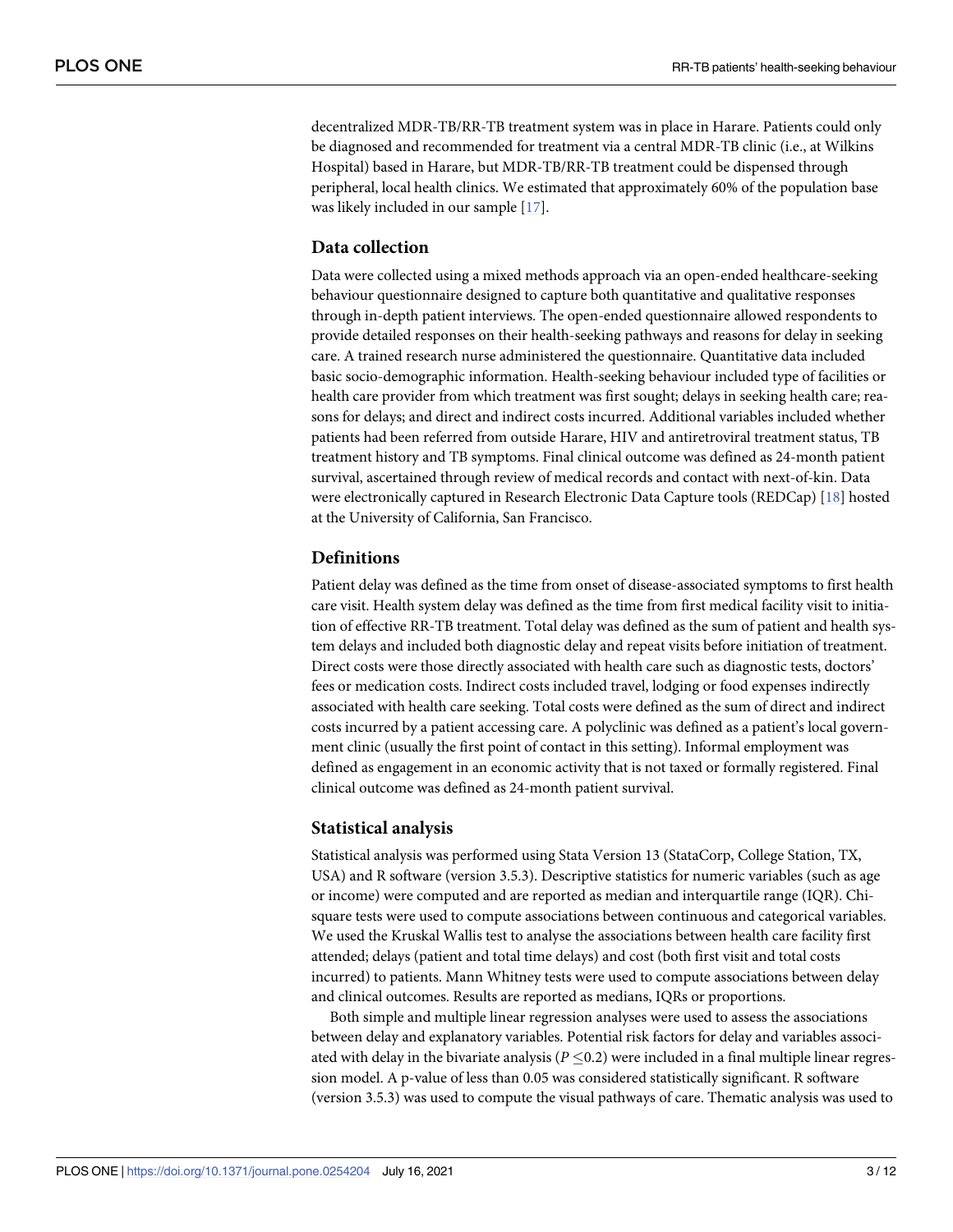<span id="page-3-0"></span>identify and analyse patterns and trends within the qualitative data gathered from the openended questionnaires [[19](#page-10-0)].

#### **Ethical approval**

The Medical Research Council of Zimbabwe (MRCZ/A1552), and the Institutional Review Board of Biomedical Research and Training Institute, and Human Research Protection Programme, University of California, San Francisco (USCF) provided ethical approval (10– 05115). All participants gave written informed consent before enrolling in the study.

#### **Results**

#### **Study participants**

Of 139 participants with RR-TB in the main study, 73 (53%) agreed to participate in the health-seeking behaviour (HSB) survey [\(Fig](#page-4-0) 1). A final sample of 68 participants with followup data was included in the final analysis: five participants were lost to follow up during the study period and were excluded from further analysis. More than 70% (48/68) of study participants were female, mainly from the economically active age group (median 34 years, IQR 29– 42 years); with more than 73%, (50/68) educated up to secondary level ([Table](#page-5-0) 1). Forty-five percent (30/67) of participants were employed in the informal sector; median monthly income was US\$175 (IQR US\$100-\$300). Two-thirds of the sample (43/68) were HIV-positive, among whom 31 (73.8%) were on antiretroviral therapy. Overall, 37 (55.2%) of participants presented with new RR-TB, while other participants had experienced from one to three prior TB episodes (29.9% and 3.0% respectively).

#### **Time delays and costs associated with health care visits**

Patients delayed seeking care by a median of 26 days (IQR 14–42 days) from onset of TB symptoms [\(Table](#page-6-0) 2). Median health system delay (i.e., time from first health care visit to initiation of effective RR-TB treatment) was 97 days (IQR 30–215 days). Health system delay was longest when the first point of contact was government polyclinics (median 150 days, IQR 18–300 days), followed by private clinics (median 102 days, IQR 30–154 days) and pharmacies (median 97 days, IQR 67–210 days). Median total delay (i.e., patient plus health system delay) was 132 days (IQR 51–287 days). Total delay was longest when a polyclinic was the first health system contact (median, 221 days, IQR 45–338 days). Costs associated with first visit were highest for private clinics (median US\$30, IQR \$14–45 days) and lowest for polyclinics (median \$US0, IQR \$0–4), across facilities visited (p*<*0.001). Cumulative costs were highest for participants who first visited a pharmacy (median US\$45, IQR \$19–80) and private clinics/ hospital (median US\$40, IQR \$15–56), but least for those first visiting government polyclinics (median US\$8, IQR \$5–16). Overall, a median of 13% (IQR 6–31%) of total annual household income, (equivalent to a mean cost of US\$410), was spent on seeking RR-TB health care. At least 30% (23/68) households incurred TB related costs which can be considered as catastrophic i.e., above 20% of annual household income.

#### **Reasons for delays in seeking care**

Most study participants ( $n = 59/68$ , 88%) who delayed seeking care for their first health care visit reported not feeling sick enough to warrant a visit to the clinic or thinking that they had a minor cough, which could be treated using over-the-counter remedies. Participants who did not first seek care at primary care facilities (polyclinics) reported anticipating longer waiting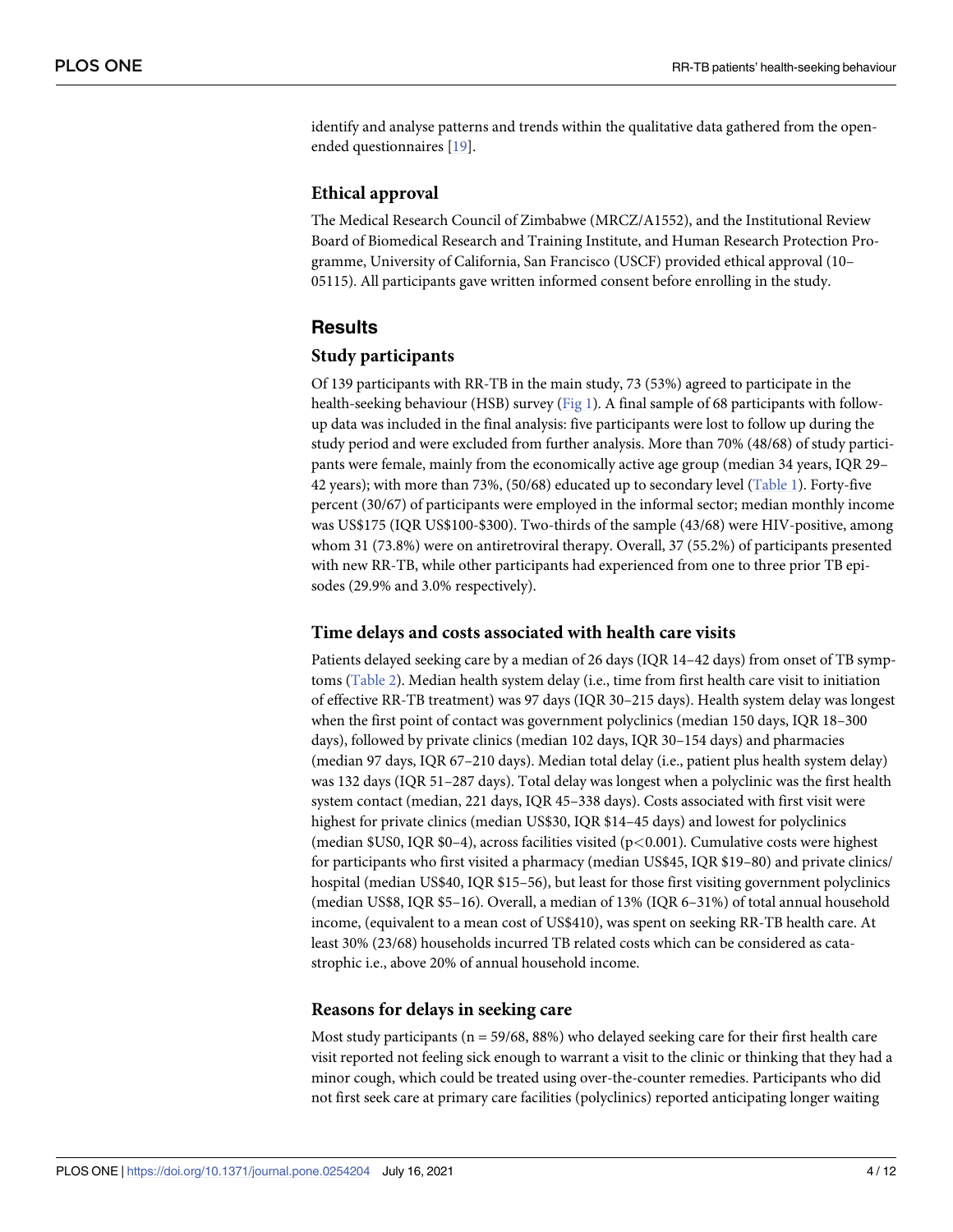<span id="page-4-0"></span>

**[Fig](#page-3-0) 1. Participant flowchart (n = 68).**

<https://doi.org/10.1371/journal.pone.0254204.g001>

times; inadequate testing facilities or poor service at the clinic as reasons for not first seeking care at the clinic.

#### **Pathways to care and health-seeking visits**

Based on qualitative interviews conducted among patients, urban residents preferred to visit pharmacies and supermarkets for home-based and over-the-counter remedies before visiting polyclinics or primary care facilities. When the care received was inadequate or symptoms were not improving, these patients would later attend government administered clinics and be referred to TB-referral clinics. Rural patients from outside Harare had a different typical care pathway characterised by home-based care, attendance at a rural hospital or clinic, followed by referral to a RR-TB treatment facility in Harare ([Fig](#page-6-0) 2).

#### **Healthcare facilities attended**

Health-seeking behaviour among study participants was cyclic, with participants making up to six visits (median, three visits) before initiating RR-TB treatment. Repeat visits at the same health facility were more common for polyclinics and private healthcare facilities. For their first visit, most participants attended a polyclinic (37%) followed by a pharmacy (30%), and private health care providers (24%) [\(Fig](#page-6-0) 2). Cumulatively, for the total 215 health care visits recorded in the study, nearly half ( $n = 90/215$ , 42%) were at the polyclinic with participants making up to five polyclinic visits ([Fig](#page-7-0) 3).

#### **Association of total delay with clinical outcomes**

We found that after adjusting for age and gender, living with HIV and being employed were associated with shorter total delay, ( $p = 0.11$ , median 98 days and  $p = 0.25$ , median 104 days respectively), and TB retreatment was likely to be associated with a longer delay ( $p = 0.20$ ). We found no significant associations with mortality and median total delay or total cost incurred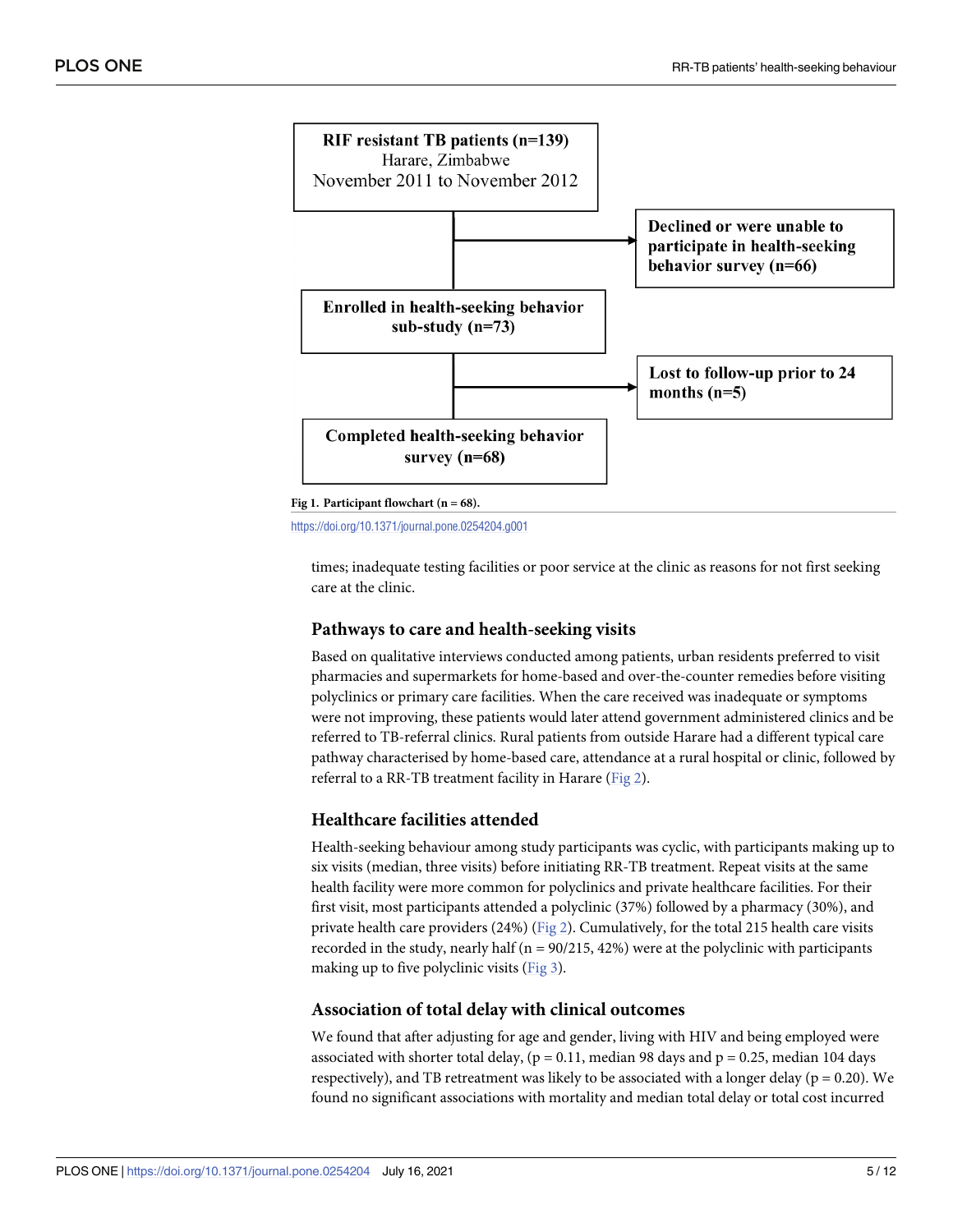| Variable Name                        | Total sample $(N = 68)$ |
|--------------------------------------|-------------------------|
| Female, n (%)                        | 48 (70.6)               |
| Age, years, median (IQR)             | $34(29-42)$             |
| Referred from outside Harare, n (%)  | 12(19.4)                |
| Highest education*, $n = 66$         |                         |
| Primary                              | 11(16.2)                |
| Secondary                            | 50 (73.5)               |
| Tertiary                             | 5(7.6)                  |
| Occupation*, $n = 67$                |                         |
| Informal employment                  | 30(44.8)                |
| Formal                               | 7(10.5)                 |
| Unemployed                           | 20(29.9)                |
| Student                              | 10(14.9)                |
| Monthly income, \$US, median (IQR)   | $175(100-300)$          |
| HIV positive, n (%)                  | 43(65.2)                |
| On ART                               | 31(73.8)                |
| TB history                           |                         |
| New TB                               | 37(55.2)                |
| Retreatment TB                       | 30(44.8)                |
| Number of Prior TB episodes, n (%) * | $N = 67$                |
| $\boldsymbol{0}$                     | 37(55.2)                |
| 1                                    | 20(29.9)                |
| 2                                    | 8(11.9)                 |
| 3                                    | 2(3.0)                  |
| TB symptoms at presentation, n (%)   |                         |
| Cough                                | 68 (100)                |
| Fever                                | 45(66.2)                |
| Weight loss                          | 54 (79.4)               |
| Night sweats                         | 48 70.6)                |
|                                      | 49                      |

<span id="page-5-0"></span>**[Table](#page-3-0) 1. Socio-demographic and clinical characteristics of RR-TB patients, Harare, Zimbabwe.**

\*Missing Information: HIV status,  $n = 2$ ; Education,  $n = 1$ ; Occupation,  $n = 1$ ; TB history,  $n = 1$ ; Prior TB incidents,  $n = 1$ .

<https://doi.org/10.1371/journal.pone.0254204.t001>

[\(Table](#page-7-0) 3). However, our sample size limited our ability to make conclusive determinations about the associations between delay and the risk factors that were assessed.

#### **Discussion**

Our study demonstrates that substantial delays in both seeking and accessing care for persons with confirmed RR-TB are common. Overall delay was highest among patients first attending government polyclinics, with a median of seven months (221 days) from onset of symptoms to effective treatment. Most participants first sought care at private health care facilities outside of the national TB program, citing long waiting periods, mistrust and inadequate facilities and services as barriers to accessing public sector care. Patient costs averaged approximately 13% of monthly income with at least 30% of the households incurring costs that may be considered "catastrophic".

Our study showed community delays to effective rifampicin-resistant TB treatment despite the availability of molecular TB diagnostics such as Xpert. These findings are in agreement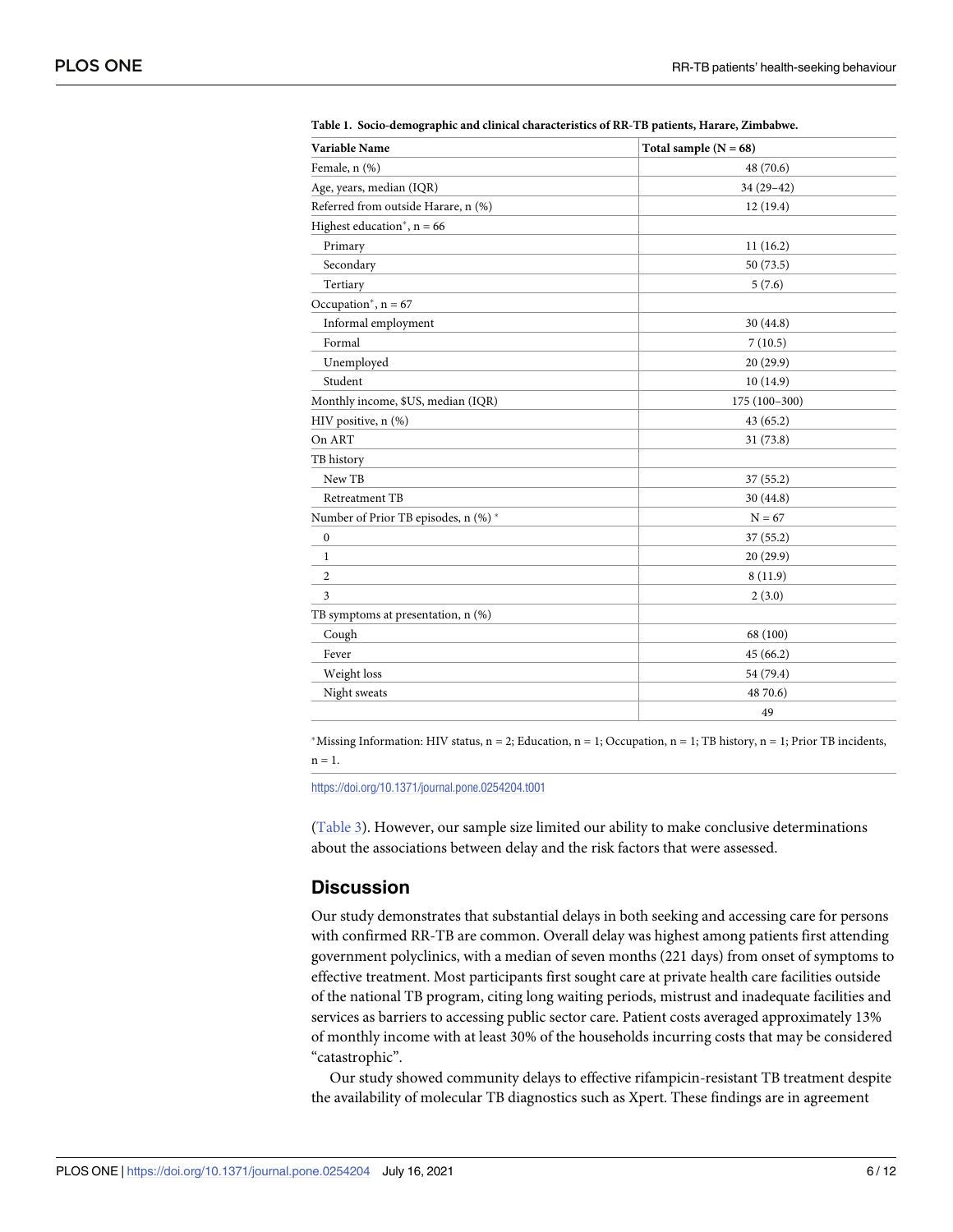| <b>Health facility</b><br>visited | Patient delay days,<br>median (IQR) | Health system delay days,<br>median (IQR) | Total delay days, median<br>( IQR) | First visit cost \$US.<br>median (IQR) | Total cost \$US, median<br>(IQR) |
|-----------------------------------|-------------------------------------|-------------------------------------------|------------------------------------|----------------------------------------|----------------------------------|
| Pharmacy                          | $21(14-26)$                         | $97(67-210)$                              | $116(88-247)$                      | $10(5-18)$                             | $45(19-80)$                      |
| Government<br>polyclinic          | $30(14-60)$                         | $150(18-300)$                             | $221(45-338)$                      | $0(0-4)$                               | $8(5-16)$                        |
| Centralised RR-TB<br>clinic       | $18(14-38)$                         | $56(33-163)$                              | $58(21-81)$                        | $6(5-13)$                              | $26(5-40)$                       |
| Private clinic                    | $30(18-70)$                         | $102(30-154)$                             | $139(45 - 226)$                    | $30(14-45)$                            | $40(15-56)$                      |
| Other†                            | $30(21-30)$                         | $52(9-248)$                               | $105(56-278)$                      | $8(1-14)$                              | $14(6-21)$                       |
| Overall                           | $26(14-42)$                         | $97(30-215)$                              | $132(51-287)$                      | $6(2-16)$                              | $23(10-55)$                      |
| p-value                           | 0.084                               | 0.786                                     | 0.586                              | $<$ 0.001                              | 0.004                            |

<span id="page-6-0"></span>

|  |  |  | Table 2. RR-TB patients' first visit to a health care facility, patient time delays, total delay and associated costs to begin effective MDR-TB treatment. |
|--|--|--|------------------------------------------------------------------------------------------------------------------------------------------------------------|
|  |  |  |                                                                                                                                                            |

<sup>†</sup>HIV testing clinic (n = 1), herbalist (n = 1), project clinic (n = 1), grocery shop (n = 2), missing (n = 1).

<https://doi.org/10.1371/journal.pone.0254204.t002>

with studies from this era that have documented similar delays in accessing care. Total treatment delay among TB patients were shown to be 126 days in an urban study [[20](#page-10-0)]; 70 days in a rural study [\[21\]](#page-10-0) and up to 170 days in a rural study [[22](#page-10-0)] in three South African TB studies. Although our study was in an urban setting and among RR-TB patients, we observed patterns of prolonged delays averaging 97 days (overall) for health system, and as high as 150 days for polyclinics. While for the South African studies delays to treatment initiation were mainly attributed to late presentation, [\[21,](#page-10-0) [22\]](#page-10-0) in our study, delays were largely health system related. In contrast, a systematic review on 23 studies from India reported shorter average patient delays of 18.4 days and total delays of 55 days from when symptomatic patients with active TB first contacted a health care provider [\[23\]](#page-10-0). Differences between the Indian studies and our findings could be attributed to the health care system setting in the different countries. Across a number of other studies, delays in treatment initiation were mainly attributed to a combination of diagnostic delays and late presentation for care [\[23–26](#page-10-0)]. Prolonged diagnostic and



**[Fig](#page-4-0) 2. Cyclic care-seeking pathways and repetitive visits followed by study participants.** Different colours correspond to the health facility where patients sought care. The different arrows represent successive care-seeking visits as shown in the figure key.

<https://doi.org/10.1371/journal.pone.0254204.g002>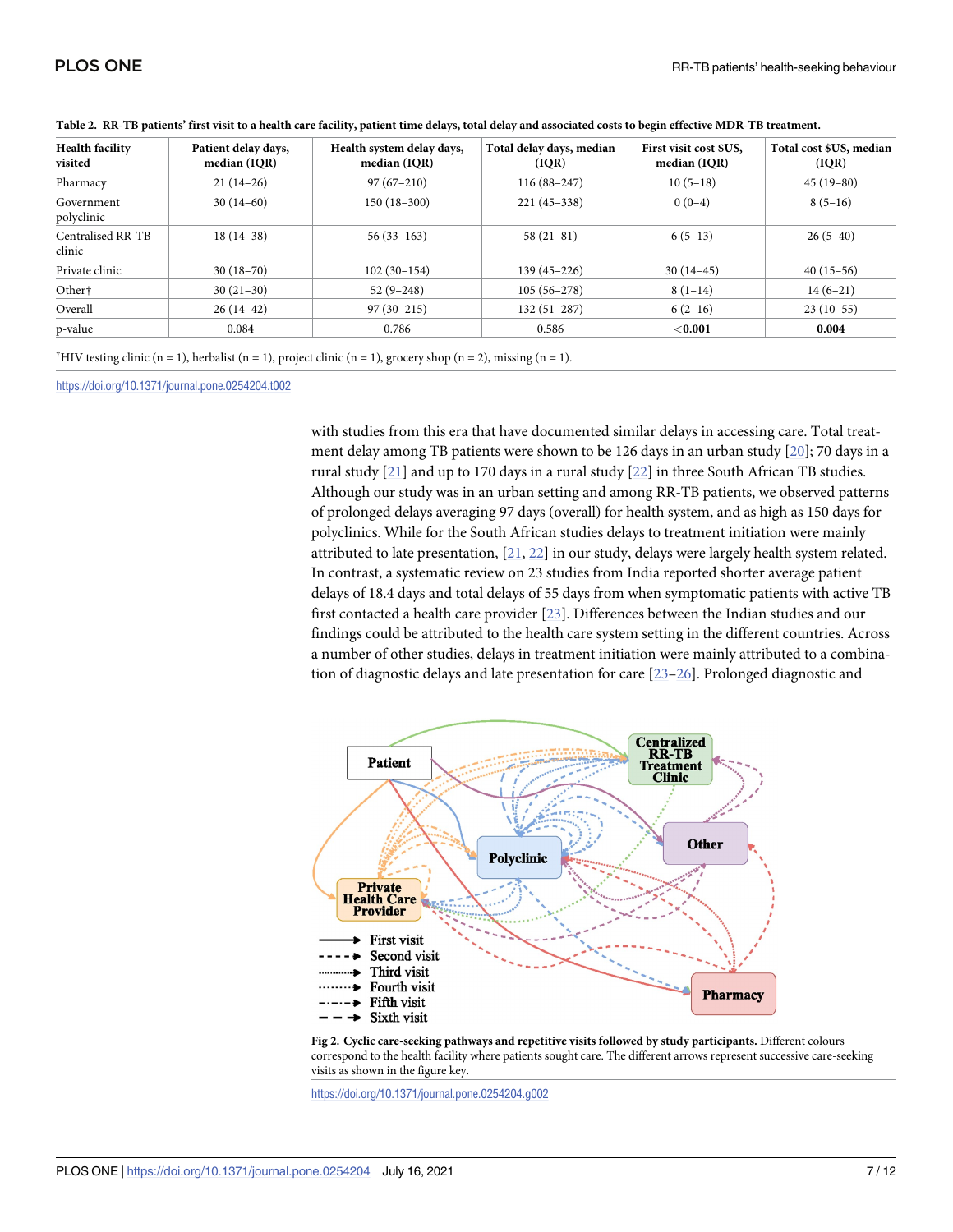<span id="page-7-0"></span>

**[Fig](#page-4-0) 3. Different Health care facilities attended by study participants and the proportion (%) of participants** attending each facility as a proportion of all health care visits for each health care visit (Visit 1-6). Different colours correspond to the health facility where patients sought care while different arrows represent successive careseeking visits. �Four patients were admitted to hospital on first contact with the health system and are not included in this figure.

<https://doi.org/10.1371/journal.pone.0254204.g003>

treatment initiation delays pose serious challenges as TB treatment may only be initiated after disease has progressed, potentially worsening prognosis and treatment outcomes [\[27,](#page-11-0) [28\]](#page-11-0).

Indirect costs remain a deterrent to seeking health care for many patients, despite TB treatment being nominally free in government facilities in most countries [\[11,](#page-10-0) [29](#page-11-0), [30](#page-11-0)]. Loss of income due to time taken when sick or to seek treatment is a major issue and an indirect expense particularly when employment is informal or seasonal. The majority of our study participants who delayed seeking treatment were informally employed with limited safety nets. It is of concern that many patients visited private health care facilities or pharmacies as their first point contact, incurring additional expenses in the process. Our findings corroborate studies in other settings where patients incurred higher costs and a circuitous path to care, [\[24\]](#page-10-0) resulting in significant delays in accessing treatment [\[31\]](#page-11-0). The economic burden of TB treatment remains considerable, especially in poorer and developing countries without universal health coverage (UHC), including our study setting [[5,](#page-9-0) [32\]](#page-11-0). For many, the cost of accessing care can

#### **[Table](#page-4-0) 3. Association between delay, cost and 24-month survival.**

|                          | Died $(n=6)$         | Survived $(n = 62)$ | p-value* |
|--------------------------|----------------------|---------------------|----------|
| Total delay (days)       | $168.5(83.3-309.25)$ | 132.0 (49.8–280.8)  | 0.77     |
| Patient delay (days)     | $30(23.3-30)$        | $21(14-42)$         | 0.62     |
| Total cost (dollars, US) | $24.5(8-40.3)$       | $21.5(10.3-55.5)$   | 0.75     |

�Mann-Whitney test.

<https://doi.org/10.1371/journal.pone.0254204.t003>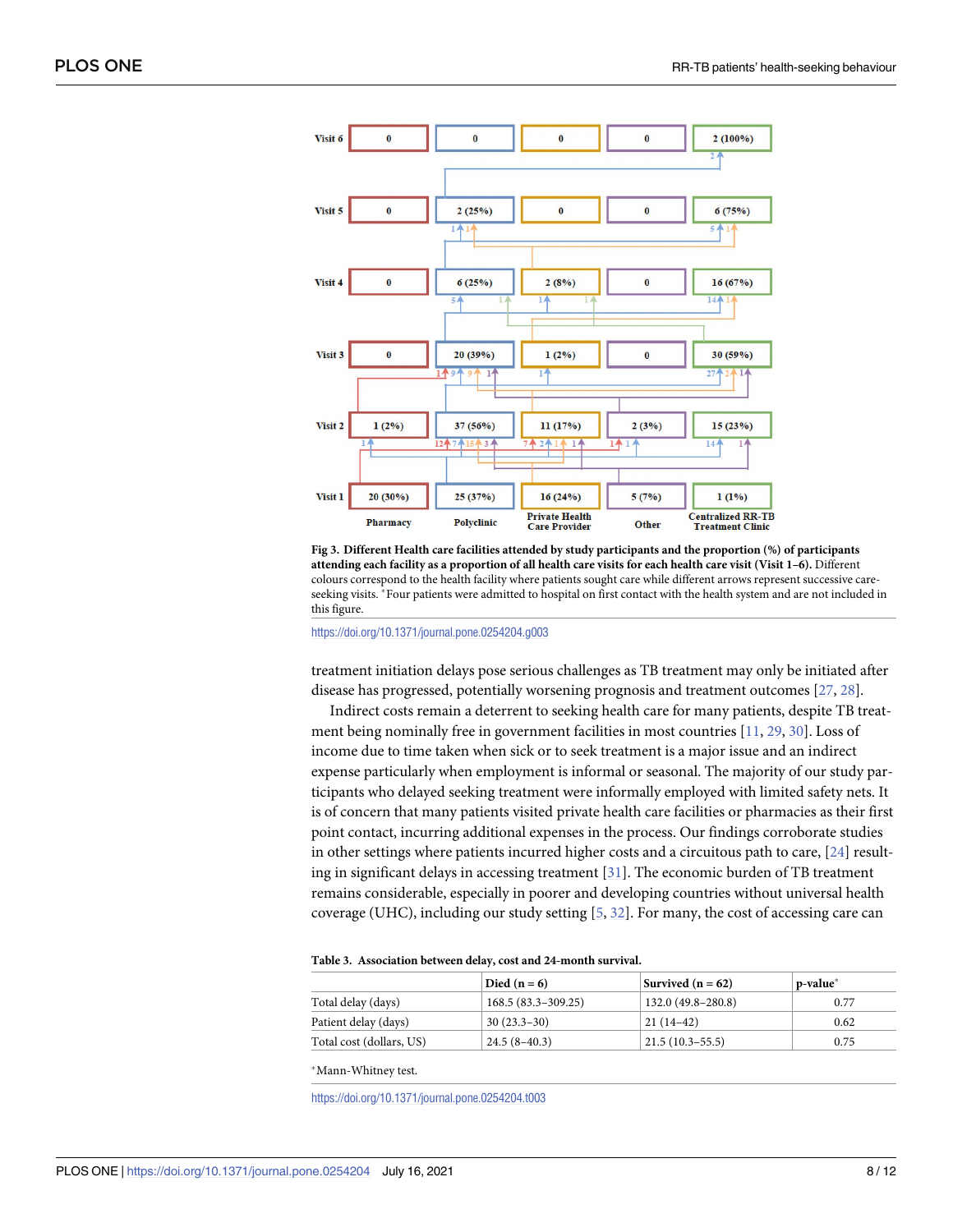<span id="page-8-0"></span>push already poor families to the brink of poverty. Furthermore, as we have shown, repeat visits in care-seeking pathways increased cumulative costs and delayed diagnosis and treatment initiation. Studies from India, Indonesia, Thailand, South Africa and other similar settings have shown that the cost of TB can be catastrophic especially for low-income households [\[6](#page-9-0), [12,](#page-10-0) [32](#page-11-0)–[35](#page-11-0)]. According to WHO, catastrophic costs are incurred when patients spend a considerable proportion of their annual income on both direct and indirect medical costs [[34](#page-11-0)]. Other unaccounted (indirect) costs for TB may include income loss due to seeking treatment and loss of productivity due to illness or when household members assume carer roles for a bedridden TB patient. The financial burden of TB is evident from the low average income per household and proportion of costs (up to a maximum of 31% of annual household income) incurred on TB-treatment costs reported by participants in this study. Up to 30% of households reportedly spent more than 20% of annual household income on TB related costs, a threshold which has been previously described as catastrophic [\[12\]](#page-10-0).

In 2016, the WHO issued revised guidance recommending MDR-TB treatment for all RR-TB patients regardless of confirmatory resistance testing as well as the use of line probe assays for drug sensitivity testing [[36](#page-11-0)]. At the time of our study, MDR-TB diagnosis was done by culture, and drug susceptibility testing was done to confirm isoniazid resistance at a central reference laboratory (although many patients would be treated on the basis of rifampicin resistant test), increasing delays to treatment initiation. Our findings point to a need to improve public sector care services to ensure that they are the preferred first contact for TB patients and that patients access treatment promptly once they enter the care cascade. This is particularly pertinent given the protracted delay in initiating treatment by patients attending polyclinics that we report in this study. Increased case-finding and educational campaigns would assist in reducing patient-associated delays in seeking care. Furthermore, supportive social protection policies and interventions such as UHC [\[37\]](#page-11-0) in resource-constrained settings could ensure that TB patients are not deterred from seeking care by exorbitant out-of-pocket costs which may exert financial burden on impoverished families [[12](#page-10-0), [33](#page-11-0)]. Our findings corroborate previous studies from other TB burdened settings that showed that consulting private health care providers aggravate delays in TB treatment access as they are not equipped to promptly diagnose and initiate TB treatment [\[24,](#page-10-0) [26](#page-10-0), [38](#page-11-0), [39](#page-11-0)]. Private-public health partnerships could facilitate prompt TB diagnosis, reduce high costs and reduce treatment delays among presumptive MDR-TB and TB patients as has been previously reported in other studies [\[40–42](#page-11-0)]. Taken together, these findings point to a need for interventions including quality improvement (particularly in the public healthcare system), to reduce delays in MDR-TB and RR-TB patient diagnosis and ensure prompt treatment once patients make contact with a health care facility.

We acknowledge a few limitations in our study. First, we conducted this study within a prospective cohort of RR-TB patients who underwent extensive diagnostic testing at time of referral for RR-T testing and treatment; true programmatic delays may be longer. Second, our study was underpowered to determine associations between clinical outcomes and healthseeking behaviour-related delays. Third, female participants were over-represented in our study, [[17](#page-10-0)] indicating a possible selection bias. Furthermore, data was self-reported and so may be subject to self-report bias.

In conclusion, we found significant delays in accessing TB care in this setting, particularly in the public health sector. The majority of patients preferred private care providers as their first contact, resulting in cyclical care-seeking pathways, significant delays and additional health-care costs, which did not correlate with prompt access to care. As pharmacies are the first point of contact for many patients, we recommend that pharmacists and other private health care providers should be trained in appropriate TB screening and referral of potential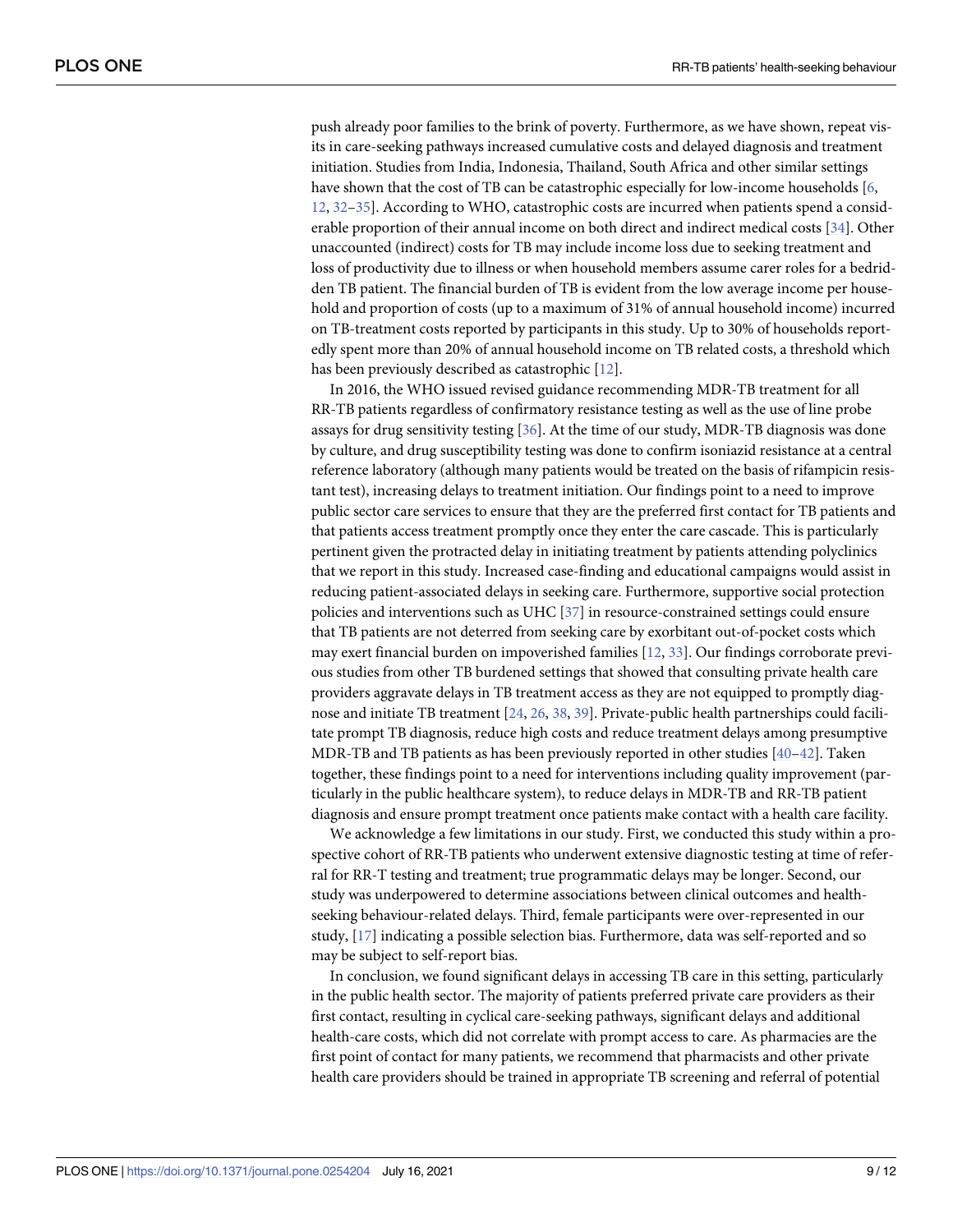<span id="page-9-0"></span>TB patients to hasten access to treatment and reduce the cyclic pathways evident in settings such as ours.

#### **Supporting information**

**S1 [Data](http://www.plosone.org/article/fetchSingleRepresentation.action?uri=info:doi/10.1371/journal.pone.0254204.s001).** (XLSX)

#### **Acknowledgments**

We thank the Harare City Health Department clinicians and staff, who have shown exceptional dedication in treating MDR-TB and RR-TB patients despite resource constraints. We would like to acknowledge all study participants and their families. We thank Morna Cornell for critically reviewing this manuscript.

#### **Author Contributions**

**Conceptualization:** John Z. Metcalfe.

**Data curation:** John Z. Metcalfe.

**Formal analysis:** Rebecca Tadokera, Stella Huo, Grant Theron, Collins Timire.

**Funding acquisition:** John Z. Metcalfe.

**Investigation:** Salome Manyau-Makumbirofa, John Z. Metcalfe.

**Methodology:** Salome Manyau-Makumbirofa.

**Resources:** John Z. Metcalfe.

**Supervision:** John Z. Metcalfe.

**Visualization:** Stella Huo.

**Writing – original draft:** Rebecca Tadokera.

**Writing – review & editing:** Rebecca Tadokera, Stella Huo, Grant Theron, Collins Timire, Salome Manyau-Makumbirofa, John Z. Metcalfe.

#### **References**

- **[1](#page-1-0).** World Health Organization. Global Tuberculosis Report 2020. Geneva2020.
- **[2](#page-1-0).** Stracker N, Hanrahan C, Mmolawa L, Nonyane B, Tampi R, Tucker A, et al. Risk factors for catastrophic costs associated with tuberculosis in rural South Africa. The International Journal of Tuberculosis and Lung Disease. 2019; 23(6):756–63. <https://doi.org/10.5588/ijtld.18.0519> PMID: [31315710](http://www.ncbi.nlm.nih.gov/pubmed/31315710)
- **[3](#page-1-0).** Barter DM, Agboola SO, Murray MB, Bärnighausen T. Tuberculosis and poverty: the contribution of patient costs in sub-Saharan Africa–a systematic review. BMC public health. 2012; 12(1):980. [https://](https://doi.org/10.1186/1471-2458-12-980) [doi.org/10.1186/1471-2458-12-980](https://doi.org/10.1186/1471-2458-12-980) PMID: [23150901](http://www.ncbi.nlm.nih.gov/pubmed/23150901)
- **[4](#page-1-0).** Cox H, Dickson-Hall L, Jassat W, Moshabela M, Kielmann K, Grant A, et al. Drug-resistant tuberculosis in South Africa: history, progress and opportunities for achieving universal access to diagnosis and effective treatment. South African Health Review. 2017; 2017(1):157–67.
- **[5](#page-1-0).** Ukwaja K, Modebe O, Igwenyi C, Alobu I. The economic burden of tuberculosis care for patients and households in Africa: a systematic review. The International Journal of Tuberculosis and Lung Disease. 2012; 16(6):733–9. <https://doi.org/10.5588/ijtld.11.0193> PMID: [22410546](http://www.ncbi.nlm.nih.gov/pubmed/22410546)
- **[6](#page-8-0).** Russell S. The economic burden of illness for households in developing countries: a review of studies focusing on malaria, tuberculosis, and human immunodeficiency virus/acquired immunodeficiency syndrome. The American journal of tropical medicine and hygiene. 2004; 71(2\_suppl):147–55. PMID: [15331831](http://www.ncbi.nlm.nih.gov/pubmed/15331831)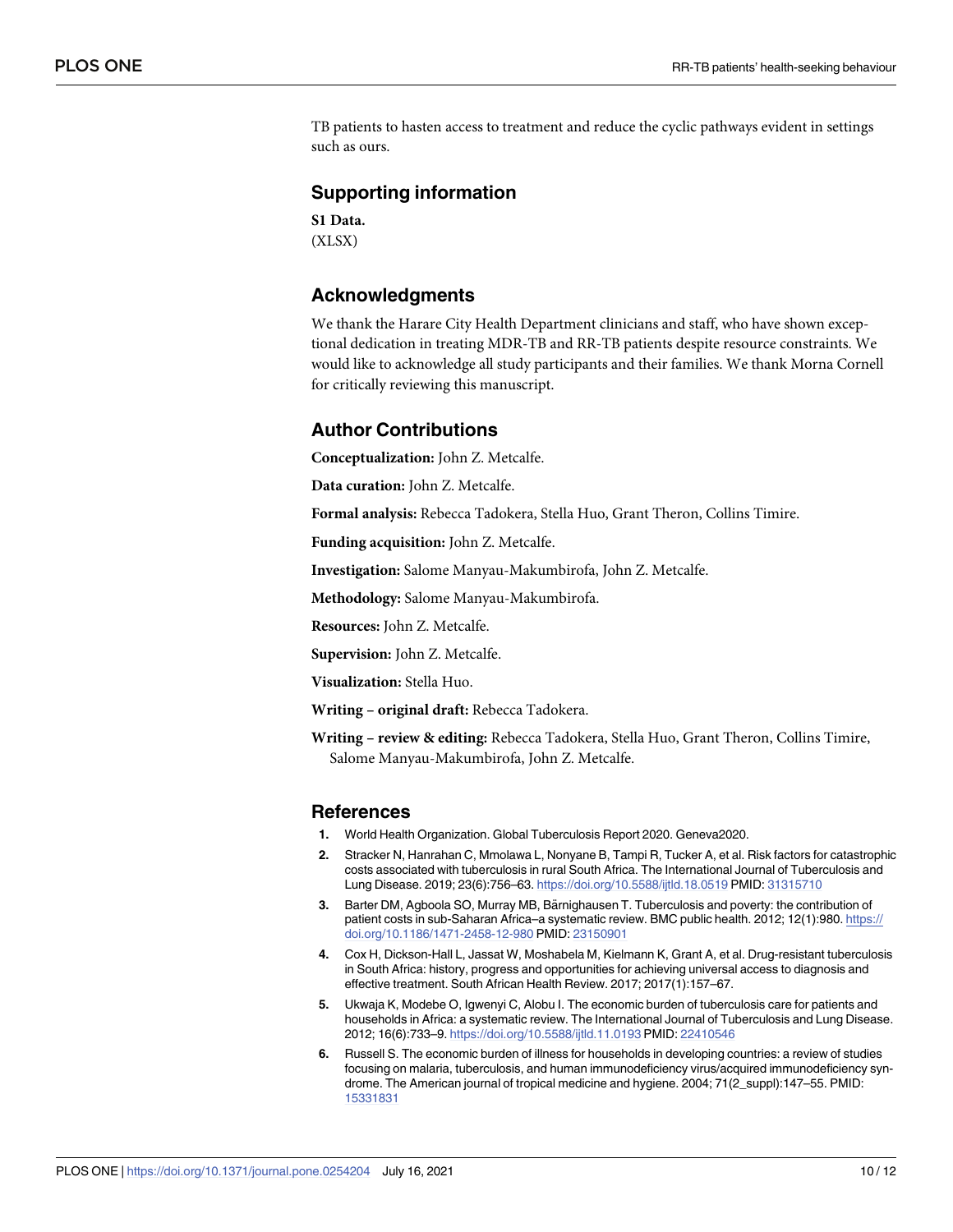- <span id="page-10-0"></span>**[7](#page-1-0).** Foster N, Vassall A, Cleary S, Cunnama L, Churchyard G, Sinanovic E. The economic burden of TB diagnosis and treatment in South Africa. Social science & medicine. 2015; 130:42–50. [https://doi.org/](https://doi.org/10.1016/j.socscimed.2015.01.046) [10.1016/j.socscimed.2015.01.046](https://doi.org/10.1016/j.socscimed.2015.01.046) PMID: [25681713](http://www.ncbi.nlm.nih.gov/pubmed/25681713)
- **[8](#page-1-0).** Bonadonna LV, Saunders MJ, Guio H, Zegarra R, Evans CA. Socioeconomic and behavioral factors associated with tuberculosis diagnostic delay in Lima, Peru. The American journal of tropical medicine and hygiene. 2018; 98(6):1614–23. <https://doi.org/10.4269/ajtmh.17-0096> PMID: [29692300](http://www.ncbi.nlm.nih.gov/pubmed/29692300)
- **[9](#page-1-0).** Storla DG, Yimer S, Bjune GA. A systematic review of delay in the diagnosis and treatment of tuberculosis. BMC public health. 2008; 8(1):15. <https://doi.org/10.1186/1471-2458-8-15> PMID: [18194573](http://www.ncbi.nlm.nih.gov/pubmed/18194573)
- **[10](#page-1-0).** Bank T. Universal Health Coverage (UHC) in Africa: A Framework for Action: Main Report. The World Bank; 2016.
- **[11](#page-1-0).** Tanimura T, Jaramillo E, Weil D, Raviglione M, Lönnroth K. Financial burden for tuberculosis patients in low-and middle-income countries: a systematic review. European Respiratory Journal. 2014; 43(6):1763–75. <https://doi.org/10.1183/09031936.00193413> PMID: [24525439](http://www.ncbi.nlm.nih.gov/pubmed/24525439)
- **[12](#page-1-0).** Wingfield T, Boccia D, Tovar M, Gavino A, Zevallos K, Montoya R, et al. Defining catastrophic costs and comparing their importance for adverse tuberculosis outcome with multi-drug resistance: a prospective cohort study, Peru. PLoS medicine. 2014; 11(7):e1001675. [https://doi.org/10.1371/journal.pmed.](https://doi.org/10.1371/journal.pmed.1001675) [1001675](https://doi.org/10.1371/journal.pmed.1001675) PMID: [25025331](http://www.ncbi.nlm.nih.gov/pubmed/25025331)
- **[13](#page-1-0).** Chuma J, Gilson L, Molyneux C. Treatment-seeking behaviour, cost burdens and coping strategies among rural and urban households in Coastal Kenya: an equity analysis. Tropical Medicine & International Health. 2007; 12(5):673–86. <https://doi.org/10.1111/j.1365-3156.2007.01825.x> PMID: [17445135](http://www.ncbi.nlm.nih.gov/pubmed/17445135)
- **[14](#page-1-0).** Fochsen G. Health care seeking among individuals with cough and tuberculosis: a population-based study from rural India. The international journal of tuberculosis and lung disease: the official journal of the International Union against Tuberculosis and Lung Disease. 2006; 10(9):995. PMID: [16964790](http://www.ncbi.nlm.nih.gov/pubmed/16964790)
- **[15](#page-1-0).** Kedem S. Zimbabwe's informal economy demands recognition amid devastating Covid-19 response. African Business. 2020.
- **[16](#page-1-0).** Timire C, Metcalfe JZ, Chirenda J, Scholten JN, Manyame-Murwira B, Ngwenya M, et al. Prevalence of drug-resistant tuberculosis in Zimbabwe: A health facility-based cross-sectional survey. International Journal of Infectious Diseases. 2019; 87:119–25. <https://doi.org/10.1016/j.ijid.2019.07.021> PMID: [31357057](http://www.ncbi.nlm.nih.gov/pubmed/31357057)
- **[17](#page-1-0).** Metcalfe JZ, Makumbirofa S, Makamure B, Sandy C, Bara W, Mungofa S, et al. Drug-resistant tuberculosis in high-risk groups, Zimbabwe. Emerg Infect Dis. 2014; 20(1):135–7. [https://doi.org/10.3201/](https://doi.org/10.3201/eid2001.130732) [eid2001.130732](https://doi.org/10.3201/eid2001.130732) PMID: [24377879](http://www.ncbi.nlm.nih.gov/pubmed/24377879)
- **[18](#page-2-0).** Harris PA, Taylor R, Thielke R, Payne J, Gonzalez N, Conde JG. Research electronic data capture (REDCap)—a metadata-driven methodology and workflow process for providing translational research informatics support. Journal of biomedical informatics. 2009; 42(2):377–81. [https://doi.org/10.1016/j.jbi.](https://doi.org/10.1016/j.jbi.2008.08.010) [2008.08.010](https://doi.org/10.1016/j.jbi.2008.08.010) PMID: [18929686](http://www.ncbi.nlm.nih.gov/pubmed/18929686)
- **[19](#page-3-0).** Clarke V, Braun V. Teaching thematic analysis: Overcoming challenges and developing strategies for effective learning. The psychologist. 2013; 26(2).
- **[20](#page-6-0).** Lewis K, Stephens C, Shahidi M, Packe G. Delay in starting treatment for tuberculosis in east London. Communicable disease and public health. 2003; 6(2):133–8. PMID: [12889293](http://www.ncbi.nlm.nih.gov/pubmed/12889293)
- **[21](#page-6-0).** Pronyk P. Assessing health seeking behaviour among tuberculosis patients in rural South Africa. The international journal of tuberculosis and lung disease: the official journal of the International Union against Tuberculosis and Lung Disease. 2001; 5(7):619. PMID: [11467368](http://www.ncbi.nlm.nih.gov/pubmed/11467368)
- **[22](#page-6-0).** Boniface R, Moshabela M, Zulliger R, MacPherson P, Nyasulu P. Correlates of delayed diagnosis among human immunodeficiency virus-infected pulmonary tuberculosis suspects in a rural HIV clinic, South Africa. Tuberculosis research and treatment. 2012; 2012.
- **[23](#page-6-0).** Sreeramareddy CT, Qin ZZ, Satyanarayana S, Subbaraman R, Pai M. Delays in diagnosis and treatment of pulmonary tuberculosis in India: a systematic review. The International Journal of Tuberculosis and Lung Disease. 2014; 18(3):255–66. <https://doi.org/10.5588/ijtld.13.0585> PMID: [24670558](http://www.ncbi.nlm.nih.gov/pubmed/24670558)
- **[24](#page-7-0).** Skordis-Worrall J, Hanson K, Mills A. Confusion, caring and tuberculosis diagnostic delay in Cape Town, South Africa. The international journal of tuberculosis and lung disease. 2010; 14(2):171–80. PMID: [20074408](http://www.ncbi.nlm.nih.gov/pubmed/20074408)
- **25.** Sreeramareddy CT, Panduru KV, Menten J, Van den Ende J. Time delays in diagnosis of pulmonary tuberculosis: a systematic review of literature. BMC infectious diseases. 2009; 9(1):1–10. [https://doi.](https://doi.org/10.1186/1471-2334-9-91) [org/10.1186/1471-2334-9-91](https://doi.org/10.1186/1471-2334-9-91) PMID: [19519917](http://www.ncbi.nlm.nih.gov/pubmed/19519917)
- **[26](#page-6-0).** Storla DG, Yimer S, Bjune GA. A systematic review of delay in the diagnosis and treatment of tuberculosis. BMC public health. 2008; 8(1):1–9. <https://doi.org/10.1186/1471-2458-8-15> PMID: [18194573](http://www.ncbi.nlm.nih.gov/pubmed/18194573)